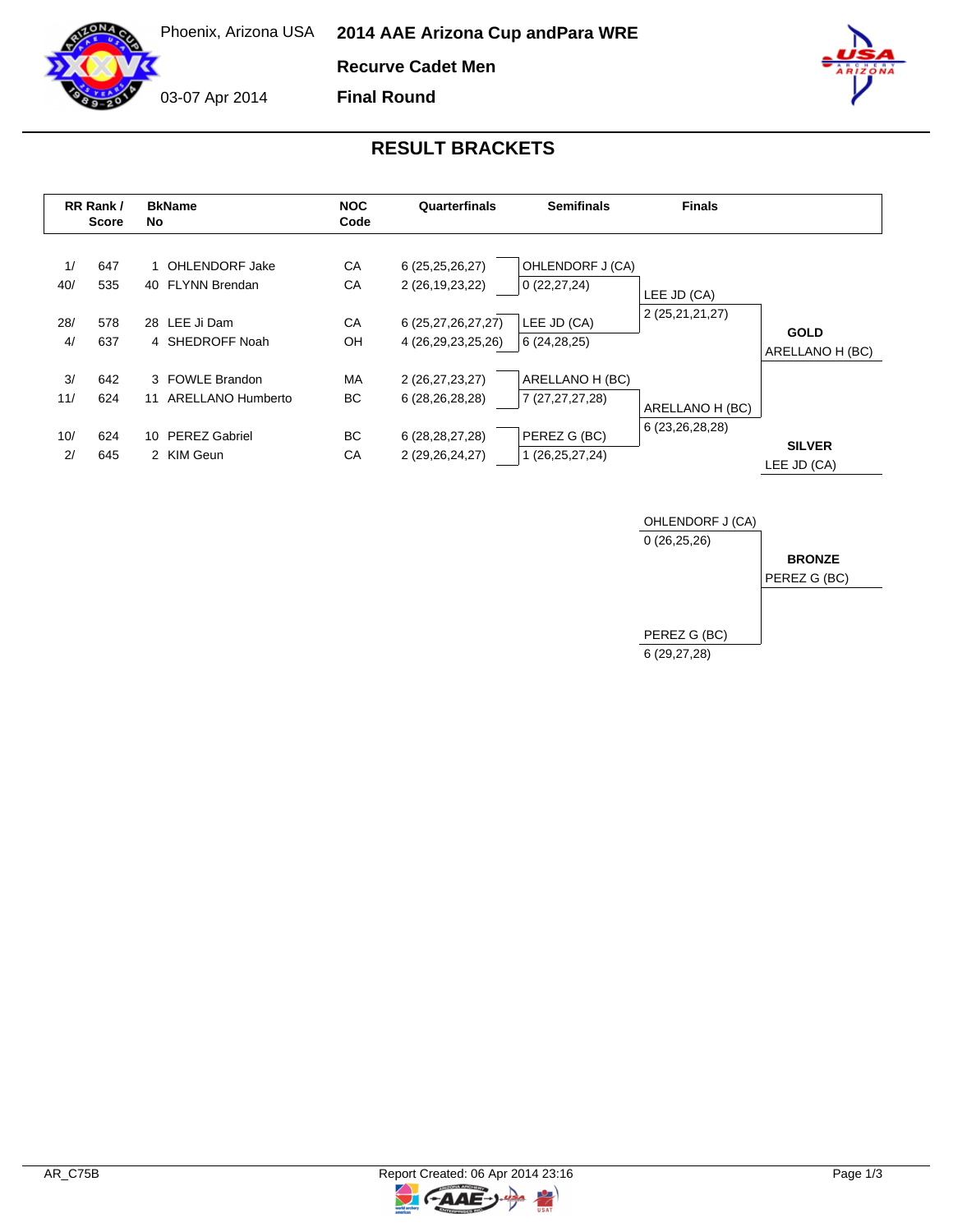

03-07 Apr 2014

**Recurve Cadet Men**

**Elimination Round**



## **RESULT BRACKETS**

| CA<br>1/<br>647<br>1 OHLENDORF Jake<br>OHLENDORF J (CA)<br>-Bye-<br>7 (25,25,30,27)<br>OHLENDORF J (CA)<br>6 (29,26,29,28)<br>LEE JO((CA)<br>33/<br>552<br>33 LEE Je-Oh (Daniel)<br>CA<br>6(23,24,25)<br>32/<br>556<br>CA<br>32 LI Linus<br>0(21, 23, 19)<br>1 (22, 25, 21, 23)<br>OHLENDORF J (CA)<br>6 (25, 25, 26, 27)<br>CH<br>17/<br>613<br>17 ADAME David<br>6(25, 28, 27)<br>ADAME D (CH)<br>48/<br>476<br>48 HIRST Curtis<br>GBR<br>0(24, 22, 19)<br>3 (23,27,24,27,25)<br>OLIVER R (FL)<br>2 (26, 28, 25, 23)<br>452<br>49 CHOI Brandon<br>CA<br>OLIVER R (FL)<br>49/<br>2 (24, 26, 25, 21)<br>614<br>16 OLIVER Ryan<br><b>FL</b><br>16/<br>6 (26, 28, 23, 26)<br>7 (25,22,29,27,26)<br>BC<br>9/<br>628<br>9 BARRAGAN Victor<br>BARRAGAN V (BC)<br>-Bye-<br>6(24,24,24)<br>BARRAGAN V (BC)<br>2 (24, 28, 23, 25)<br>CA<br>GADDAMADUGU P (CA)<br>41/<br>534<br>41 GADDAMADUGU Pranav<br>6 (28,24,28,21,20)<br>24/<br>591<br>24 RYU Kwang Hyun<br>СA<br>4 (23, 25, 26, 24, 19)<br>0(21,20,22)<br>FLYNN B (CA)<br>2 (26, 19, 23, 22)<br>25/<br>25 YUN Samuel<br>CA<br>1(17,22,16,24)<br>FLYNN B (CA)<br>590<br>40/<br>535<br>40 FLYNN Brendan<br>CA<br>7 (24, 22, 20, 27)<br>6 (27, 19, 25, 25)<br>FLYNN B (CA)<br>6 (26, 22, 24, 27)<br>-Bye-<br>KIM M (CA)<br>CA<br>8/<br>629<br>8 KIM Minsoo<br>2 (26,28,22,23)<br>5 CASTRO Jesus<br>BC<br>5/<br>636<br>CASTRO J (BC)<br>-Bye-<br>4 (22, 26, 26, 27, 24)<br>LEE JD (CA)<br>6 (28, 24, 25, 28)<br>37/<br><b>USK</b><br>LEE JD (CA)<br>546<br>37 KIM Sang Hyo<br>3 (22, 17, 25, 17, 25)<br>28/<br>578<br>28 LEE Ji Dam<br>CA<br>7 (21,30,25,28,27)<br>6 (27,27,24,24,26)<br>LEE JD (CA)<br>6 (25,27,26,27,27)<br>21/<br>602<br>21 CONLEY Hunter<br>CA<br>CONLEY H (CA)<br>6 (25,24,25,27)<br>44/<br>502<br><b>USK</b><br>44 LEE Donghyeon<br>2 (22, 25, 18, 20)<br>7 (28,27,26,28)<br>CONLEY H (CA)<br>2 (24, 26, 23, 23)<br>CHO E (CA)<br>$53/$<br>267<br>CA<br>0(3,11,17)<br>53 NUNNA Tanay<br>12/<br>12 CHO Elliot<br>CA<br>1 (27,21,26,24)<br>621<br>6(27, 28, 22)<br><b>BRAENDLE G (TX)</b><br>13/<br>620<br>13 BRAENDLE Gus<br>TX<br>6 (24,27,28)<br>52/<br>290<br>52 PAN, JR. Patrick<br>CA<br>0(21, 10, 10)<br>7 (20,27,21,27,25)<br><b>BRAENDLE G (TX)</b><br>3 (26, 26, 25, 26, 24)<br>45 KIM Daniel<br>6 T.10 (22,22,23,28,23)<br>KIM D (CA)<br>45/<br>501<br>CA<br>20/<br>20 PARK Nathan<br>3 (25,21,21,24,23)<br>603<br>CA<br>5 T.9 (23,26,23,23,21)<br>4 (26, 29, 23, 25, 26)<br>29 LAWTON Ralph<br>LAWTON R (PA)<br>29/<br>578<br>PA<br>6 T.9 (23,19,12,27,22)<br>36/<br>548<br>36 PARK Sean<br>CA<br>5 T.8 (21,27,26,24,22)<br>0(22,21,20)<br>SHEDROFF N (OH)<br>7 (27, 25, 27, 26, 26)<br>SHEDROFF N (OH)<br>-Bye-<br>OH<br>4/<br>637<br>4 SHEDROFF Noah<br>6(28, 29, 27) | RR Rank /<br><b>Score</b> | No | <b>BkName</b> | <b>NOC</b><br>Code | 1/32<br><b>Elimin, Round</b> | 1/16<br>Elimin, Round | 1/8<br>Elimin. Round | Quarterfinals   |
|---------------------------------------------------------------------------------------------------------------------------------------------------------------------------------------------------------------------------------------------------------------------------------------------------------------------------------------------------------------------------------------------------------------------------------------------------------------------------------------------------------------------------------------------------------------------------------------------------------------------------------------------------------------------------------------------------------------------------------------------------------------------------------------------------------------------------------------------------------------------------------------------------------------------------------------------------------------------------------------------------------------------------------------------------------------------------------------------------------------------------------------------------------------------------------------------------------------------------------------------------------------------------------------------------------------------------------------------------------------------------------------------------------------------------------------------------------------------------------------------------------------------------------------------------------------------------------------------------------------------------------------------------------------------------------------------------------------------------------------------------------------------------------------------------------------------------------------------------------------------------------------------------------------------------------------------------------------------------------------------------------------------------------------------------------------------------------------------------------------------------------------------------------------------------------------------------------------------------------------------------------------------------------------------------------------------------------------------------------------------------------------------------------------------------------------------------------------------------------------------------------------------------------------------------------------------------------------------------------------------------------------------------------------------------------------------------------------------------------------------------|---------------------------|----|---------------|--------------------|------------------------------|-----------------------|----------------------|-----------------|
|                                                                                                                                                                                                                                                                                                                                                                                                                                                                                                                                                                                                                                                                                                                                                                                                                                                                                                                                                                                                                                                                                                                                                                                                                                                                                                                                                                                                                                                                                                                                                                                                                                                                                                                                                                                                                                                                                                                                                                                                                                                                                                                                                                                                                                                                                                                                                                                                                                                                                                                                                                                                                                                                                                                                                   |                           |    |               |                    |                              |                       |                      |                 |
|                                                                                                                                                                                                                                                                                                                                                                                                                                                                                                                                                                                                                                                                                                                                                                                                                                                                                                                                                                                                                                                                                                                                                                                                                                                                                                                                                                                                                                                                                                                                                                                                                                                                                                                                                                                                                                                                                                                                                                                                                                                                                                                                                                                                                                                                                                                                                                                                                                                                                                                                                                                                                                                                                                                                                   |                           |    |               |                    |                              |                       |                      |                 |
|                                                                                                                                                                                                                                                                                                                                                                                                                                                                                                                                                                                                                                                                                                                                                                                                                                                                                                                                                                                                                                                                                                                                                                                                                                                                                                                                                                                                                                                                                                                                                                                                                                                                                                                                                                                                                                                                                                                                                                                                                                                                                                                                                                                                                                                                                                                                                                                                                                                                                                                                                                                                                                                                                                                                                   |                           |    |               |                    |                              |                       |                      |                 |
|                                                                                                                                                                                                                                                                                                                                                                                                                                                                                                                                                                                                                                                                                                                                                                                                                                                                                                                                                                                                                                                                                                                                                                                                                                                                                                                                                                                                                                                                                                                                                                                                                                                                                                                                                                                                                                                                                                                                                                                                                                                                                                                                                                                                                                                                                                                                                                                                                                                                                                                                                                                                                                                                                                                                                   |                           |    |               |                    |                              |                       |                      |                 |
|                                                                                                                                                                                                                                                                                                                                                                                                                                                                                                                                                                                                                                                                                                                                                                                                                                                                                                                                                                                                                                                                                                                                                                                                                                                                                                                                                                                                                                                                                                                                                                                                                                                                                                                                                                                                                                                                                                                                                                                                                                                                                                                                                                                                                                                                                                                                                                                                                                                                                                                                                                                                                                                                                                                                                   |                           |    |               |                    |                              |                       |                      |                 |
|                                                                                                                                                                                                                                                                                                                                                                                                                                                                                                                                                                                                                                                                                                                                                                                                                                                                                                                                                                                                                                                                                                                                                                                                                                                                                                                                                                                                                                                                                                                                                                                                                                                                                                                                                                                                                                                                                                                                                                                                                                                                                                                                                                                                                                                                                                                                                                                                                                                                                                                                                                                                                                                                                                                                                   |                           |    |               |                    |                              |                       |                      |                 |
|                                                                                                                                                                                                                                                                                                                                                                                                                                                                                                                                                                                                                                                                                                                                                                                                                                                                                                                                                                                                                                                                                                                                                                                                                                                                                                                                                                                                                                                                                                                                                                                                                                                                                                                                                                                                                                                                                                                                                                                                                                                                                                                                                                                                                                                                                                                                                                                                                                                                                                                                                                                                                                                                                                                                                   |                           |    |               |                    |                              |                       |                      |                 |
|                                                                                                                                                                                                                                                                                                                                                                                                                                                                                                                                                                                                                                                                                                                                                                                                                                                                                                                                                                                                                                                                                                                                                                                                                                                                                                                                                                                                                                                                                                                                                                                                                                                                                                                                                                                                                                                                                                                                                                                                                                                                                                                                                                                                                                                                                                                                                                                                                                                                                                                                                                                                                                                                                                                                                   |                           |    |               |                    |                              |                       |                      |                 |
|                                                                                                                                                                                                                                                                                                                                                                                                                                                                                                                                                                                                                                                                                                                                                                                                                                                                                                                                                                                                                                                                                                                                                                                                                                                                                                                                                                                                                                                                                                                                                                                                                                                                                                                                                                                                                                                                                                                                                                                                                                                                                                                                                                                                                                                                                                                                                                                                                                                                                                                                                                                                                                                                                                                                                   |                           |    |               |                    |                              |                       |                      |                 |
|                                                                                                                                                                                                                                                                                                                                                                                                                                                                                                                                                                                                                                                                                                                                                                                                                                                                                                                                                                                                                                                                                                                                                                                                                                                                                                                                                                                                                                                                                                                                                                                                                                                                                                                                                                                                                                                                                                                                                                                                                                                                                                                                                                                                                                                                                                                                                                                                                                                                                                                                                                                                                                                                                                                                                   |                           |    |               |                    |                              |                       |                      |                 |
|                                                                                                                                                                                                                                                                                                                                                                                                                                                                                                                                                                                                                                                                                                                                                                                                                                                                                                                                                                                                                                                                                                                                                                                                                                                                                                                                                                                                                                                                                                                                                                                                                                                                                                                                                                                                                                                                                                                                                                                                                                                                                                                                                                                                                                                                                                                                                                                                                                                                                                                                                                                                                                                                                                                                                   |                           |    |               |                    |                              |                       |                      |                 |
|                                                                                                                                                                                                                                                                                                                                                                                                                                                                                                                                                                                                                                                                                                                                                                                                                                                                                                                                                                                                                                                                                                                                                                                                                                                                                                                                                                                                                                                                                                                                                                                                                                                                                                                                                                                                                                                                                                                                                                                                                                                                                                                                                                                                                                                                                                                                                                                                                                                                                                                                                                                                                                                                                                                                                   |                           |    |               |                    |                              |                       |                      |                 |
|                                                                                                                                                                                                                                                                                                                                                                                                                                                                                                                                                                                                                                                                                                                                                                                                                                                                                                                                                                                                                                                                                                                                                                                                                                                                                                                                                                                                                                                                                                                                                                                                                                                                                                                                                                                                                                                                                                                                                                                                                                                                                                                                                                                                                                                                                                                                                                                                                                                                                                                                                                                                                                                                                                                                                   |                           |    |               |                    |                              |                       |                      |                 |
|                                                                                                                                                                                                                                                                                                                                                                                                                                                                                                                                                                                                                                                                                                                                                                                                                                                                                                                                                                                                                                                                                                                                                                                                                                                                                                                                                                                                                                                                                                                                                                                                                                                                                                                                                                                                                                                                                                                                                                                                                                                                                                                                                                                                                                                                                                                                                                                                                                                                                                                                                                                                                                                                                                                                                   |                           |    |               |                    |                              |                       |                      |                 |
|                                                                                                                                                                                                                                                                                                                                                                                                                                                                                                                                                                                                                                                                                                                                                                                                                                                                                                                                                                                                                                                                                                                                                                                                                                                                                                                                                                                                                                                                                                                                                                                                                                                                                                                                                                                                                                                                                                                                                                                                                                                                                                                                                                                                                                                                                                                                                                                                                                                                                                                                                                                                                                                                                                                                                   |                           |    |               |                    |                              |                       |                      |                 |
|                                                                                                                                                                                                                                                                                                                                                                                                                                                                                                                                                                                                                                                                                                                                                                                                                                                                                                                                                                                                                                                                                                                                                                                                                                                                                                                                                                                                                                                                                                                                                                                                                                                                                                                                                                                                                                                                                                                                                                                                                                                                                                                                                                                                                                                                                                                                                                                                                                                                                                                                                                                                                                                                                                                                                   |                           |    |               |                    |                              |                       |                      |                 |
|                                                                                                                                                                                                                                                                                                                                                                                                                                                                                                                                                                                                                                                                                                                                                                                                                                                                                                                                                                                                                                                                                                                                                                                                                                                                                                                                                                                                                                                                                                                                                                                                                                                                                                                                                                                                                                                                                                                                                                                                                                                                                                                                                                                                                                                                                                                                                                                                                                                                                                                                                                                                                                                                                                                                                   |                           |    |               |                    |                              |                       |                      |                 |
|                                                                                                                                                                                                                                                                                                                                                                                                                                                                                                                                                                                                                                                                                                                                                                                                                                                                                                                                                                                                                                                                                                                                                                                                                                                                                                                                                                                                                                                                                                                                                                                                                                                                                                                                                                                                                                                                                                                                                                                                                                                                                                                                                                                                                                                                                                                                                                                                                                                                                                                                                                                                                                                                                                                                                   |                           |    |               |                    |                              |                       |                      |                 |
|                                                                                                                                                                                                                                                                                                                                                                                                                                                                                                                                                                                                                                                                                                                                                                                                                                                                                                                                                                                                                                                                                                                                                                                                                                                                                                                                                                                                                                                                                                                                                                                                                                                                                                                                                                                                                                                                                                                                                                                                                                                                                                                                                                                                                                                                                                                                                                                                                                                                                                                                                                                                                                                                                                                                                   |                           |    |               |                    |                              |                       |                      |                 |
|                                                                                                                                                                                                                                                                                                                                                                                                                                                                                                                                                                                                                                                                                                                                                                                                                                                                                                                                                                                                                                                                                                                                                                                                                                                                                                                                                                                                                                                                                                                                                                                                                                                                                                                                                                                                                                                                                                                                                                                                                                                                                                                                                                                                                                                                                                                                                                                                                                                                                                                                                                                                                                                                                                                                                   |                           |    |               |                    |                              |                       |                      |                 |
|                                                                                                                                                                                                                                                                                                                                                                                                                                                                                                                                                                                                                                                                                                                                                                                                                                                                                                                                                                                                                                                                                                                                                                                                                                                                                                                                                                                                                                                                                                                                                                                                                                                                                                                                                                                                                                                                                                                                                                                                                                                                                                                                                                                                                                                                                                                                                                                                                                                                                                                                                                                                                                                                                                                                                   |                           |    |               |                    |                              |                       |                      |                 |
|                                                                                                                                                                                                                                                                                                                                                                                                                                                                                                                                                                                                                                                                                                                                                                                                                                                                                                                                                                                                                                                                                                                                                                                                                                                                                                                                                                                                                                                                                                                                                                                                                                                                                                                                                                                                                                                                                                                                                                                                                                                                                                                                                                                                                                                                                                                                                                                                                                                                                                                                                                                                                                                                                                                                                   |                           |    |               |                    |                              |                       |                      |                 |
|                                                                                                                                                                                                                                                                                                                                                                                                                                                                                                                                                                                                                                                                                                                                                                                                                                                                                                                                                                                                                                                                                                                                                                                                                                                                                                                                                                                                                                                                                                                                                                                                                                                                                                                                                                                                                                                                                                                                                                                                                                                                                                                                                                                                                                                                                                                                                                                                                                                                                                                                                                                                                                                                                                                                                   |                           |    |               |                    |                              |                       |                      |                 |
|                                                                                                                                                                                                                                                                                                                                                                                                                                                                                                                                                                                                                                                                                                                                                                                                                                                                                                                                                                                                                                                                                                                                                                                                                                                                                                                                                                                                                                                                                                                                                                                                                                                                                                                                                                                                                                                                                                                                                                                                                                                                                                                                                                                                                                                                                                                                                                                                                                                                                                                                                                                                                                                                                                                                                   |                           |    |               |                    |                              |                       |                      |                 |
|                                                                                                                                                                                                                                                                                                                                                                                                                                                                                                                                                                                                                                                                                                                                                                                                                                                                                                                                                                                                                                                                                                                                                                                                                                                                                                                                                                                                                                                                                                                                                                                                                                                                                                                                                                                                                                                                                                                                                                                                                                                                                                                                                                                                                                                                                                                                                                                                                                                                                                                                                                                                                                                                                                                                                   |                           |    |               |                    |                              |                       |                      |                 |
|                                                                                                                                                                                                                                                                                                                                                                                                                                                                                                                                                                                                                                                                                                                                                                                                                                                                                                                                                                                                                                                                                                                                                                                                                                                                                                                                                                                                                                                                                                                                                                                                                                                                                                                                                                                                                                                                                                                                                                                                                                                                                                                                                                                                                                                                                                                                                                                                                                                                                                                                                                                                                                                                                                                                                   |                           |    |               |                    |                              |                       |                      |                 |
|                                                                                                                                                                                                                                                                                                                                                                                                                                                                                                                                                                                                                                                                                                                                                                                                                                                                                                                                                                                                                                                                                                                                                                                                                                                                                                                                                                                                                                                                                                                                                                                                                                                                                                                                                                                                                                                                                                                                                                                                                                                                                                                                                                                                                                                                                                                                                                                                                                                                                                                                                                                                                                                                                                                                                   |                           |    |               |                    |                              |                       |                      |                 |
|                                                                                                                                                                                                                                                                                                                                                                                                                                                                                                                                                                                                                                                                                                                                                                                                                                                                                                                                                                                                                                                                                                                                                                                                                                                                                                                                                                                                                                                                                                                                                                                                                                                                                                                                                                                                                                                                                                                                                                                                                                                                                                                                                                                                                                                                                                                                                                                                                                                                                                                                                                                                                                                                                                                                                   |                           |    |               |                    |                              |                       |                      |                 |
|                                                                                                                                                                                                                                                                                                                                                                                                                                                                                                                                                                                                                                                                                                                                                                                                                                                                                                                                                                                                                                                                                                                                                                                                                                                                                                                                                                                                                                                                                                                                                                                                                                                                                                                                                                                                                                                                                                                                                                                                                                                                                                                                                                                                                                                                                                                                                                                                                                                                                                                                                                                                                                                                                                                                                   |                           |    |               |                    |                              |                       |                      |                 |
|                                                                                                                                                                                                                                                                                                                                                                                                                                                                                                                                                                                                                                                                                                                                                                                                                                                                                                                                                                                                                                                                                                                                                                                                                                                                                                                                                                                                                                                                                                                                                                                                                                                                                                                                                                                                                                                                                                                                                                                                                                                                                                                                                                                                                                                                                                                                                                                                                                                                                                                                                                                                                                                                                                                                                   |                           |    |               |                    |                              |                       |                      |                 |
|                                                                                                                                                                                                                                                                                                                                                                                                                                                                                                                                                                                                                                                                                                                                                                                                                                                                                                                                                                                                                                                                                                                                                                                                                                                                                                                                                                                                                                                                                                                                                                                                                                                                                                                                                                                                                                                                                                                                                                                                                                                                                                                                                                                                                                                                                                                                                                                                                                                                                                                                                                                                                                                                                                                                                   |                           |    |               |                    |                              |                       |                      |                 |
|                                                                                                                                                                                                                                                                                                                                                                                                                                                                                                                                                                                                                                                                                                                                                                                                                                                                                                                                                                                                                                                                                                                                                                                                                                                                                                                                                                                                                                                                                                                                                                                                                                                                                                                                                                                                                                                                                                                                                                                                                                                                                                                                                                                                                                                                                                                                                                                                                                                                                                                                                                                                                                                                                                                                                   |                           |    |               |                    |                              |                       |                      |                 |
|                                                                                                                                                                                                                                                                                                                                                                                                                                                                                                                                                                                                                                                                                                                                                                                                                                                                                                                                                                                                                                                                                                                                                                                                                                                                                                                                                                                                                                                                                                                                                                                                                                                                                                                                                                                                                                                                                                                                                                                                                                                                                                                                                                                                                                                                                                                                                                                                                                                                                                                                                                                                                                                                                                                                                   |                           |    |               |                    |                              |                       |                      |                 |
|                                                                                                                                                                                                                                                                                                                                                                                                                                                                                                                                                                                                                                                                                                                                                                                                                                                                                                                                                                                                                                                                                                                                                                                                                                                                                                                                                                                                                                                                                                                                                                                                                                                                                                                                                                                                                                                                                                                                                                                                                                                                                                                                                                                                                                                                                                                                                                                                                                                                                                                                                                                                                                                                                                                                                   |                           |    |               |                    |                              |                       |                      |                 |
|                                                                                                                                                                                                                                                                                                                                                                                                                                                                                                                                                                                                                                                                                                                                                                                                                                                                                                                                                                                                                                                                                                                                                                                                                                                                                                                                                                                                                                                                                                                                                                                                                                                                                                                                                                                                                                                                                                                                                                                                                                                                                                                                                                                                                                                                                                                                                                                                                                                                                                                                                                                                                                                                                                                                                   |                           |    |               |                    |                              |                       |                      |                 |
|                                                                                                                                                                                                                                                                                                                                                                                                                                                                                                                                                                                                                                                                                                                                                                                                                                                                                                                                                                                                                                                                                                                                                                                                                                                                                                                                                                                                                                                                                                                                                                                                                                                                                                                                                                                                                                                                                                                                                                                                                                                                                                                                                                                                                                                                                                                                                                                                                                                                                                                                                                                                                                                                                                                                                   |                           |    |               |                    |                              |                       |                      | SHEDROFF N (OH) |
|                                                                                                                                                                                                                                                                                                                                                                                                                                                                                                                                                                                                                                                                                                                                                                                                                                                                                                                                                                                                                                                                                                                                                                                                                                                                                                                                                                                                                                                                                                                                                                                                                                                                                                                                                                                                                                                                                                                                                                                                                                                                                                                                                                                                                                                                                                                                                                                                                                                                                                                                                                                                                                                                                                                                                   |                           |    |               |                    |                              |                       |                      |                 |
|                                                                                                                                                                                                                                                                                                                                                                                                                                                                                                                                                                                                                                                                                                                                                                                                                                                                                                                                                                                                                                                                                                                                                                                                                                                                                                                                                                                                                                                                                                                                                                                                                                                                                                                                                                                                                                                                                                                                                                                                                                                                                                                                                                                                                                                                                                                                                                                                                                                                                                                                                                                                                                                                                                                                                   |                           |    |               |                    |                              |                       |                      |                 |
|                                                                                                                                                                                                                                                                                                                                                                                                                                                                                                                                                                                                                                                                                                                                                                                                                                                                                                                                                                                                                                                                                                                                                                                                                                                                                                                                                                                                                                                                                                                                                                                                                                                                                                                                                                                                                                                                                                                                                                                                                                                                                                                                                                                                                                                                                                                                                                                                                                                                                                                                                                                                                                                                                                                                                   |                           |    |               |                    |                              |                       |                      |                 |
|                                                                                                                                                                                                                                                                                                                                                                                                                                                                                                                                                                                                                                                                                                                                                                                                                                                                                                                                                                                                                                                                                                                                                                                                                                                                                                                                                                                                                                                                                                                                                                                                                                                                                                                                                                                                                                                                                                                                                                                                                                                                                                                                                                                                                                                                                                                                                                                                                                                                                                                                                                                                                                                                                                                                                   |                           |    |               |                    |                              |                       |                      |                 |
|                                                                                                                                                                                                                                                                                                                                                                                                                                                                                                                                                                                                                                                                                                                                                                                                                                                                                                                                                                                                                                                                                                                                                                                                                                                                                                                                                                                                                                                                                                                                                                                                                                                                                                                                                                                                                                                                                                                                                                                                                                                                                                                                                                                                                                                                                                                                                                                                                                                                                                                                                                                                                                                                                                                                                   |                           |    |               |                    |                              |                       |                      |                 |

 $\overline{z}$ 

C-AAE-J-